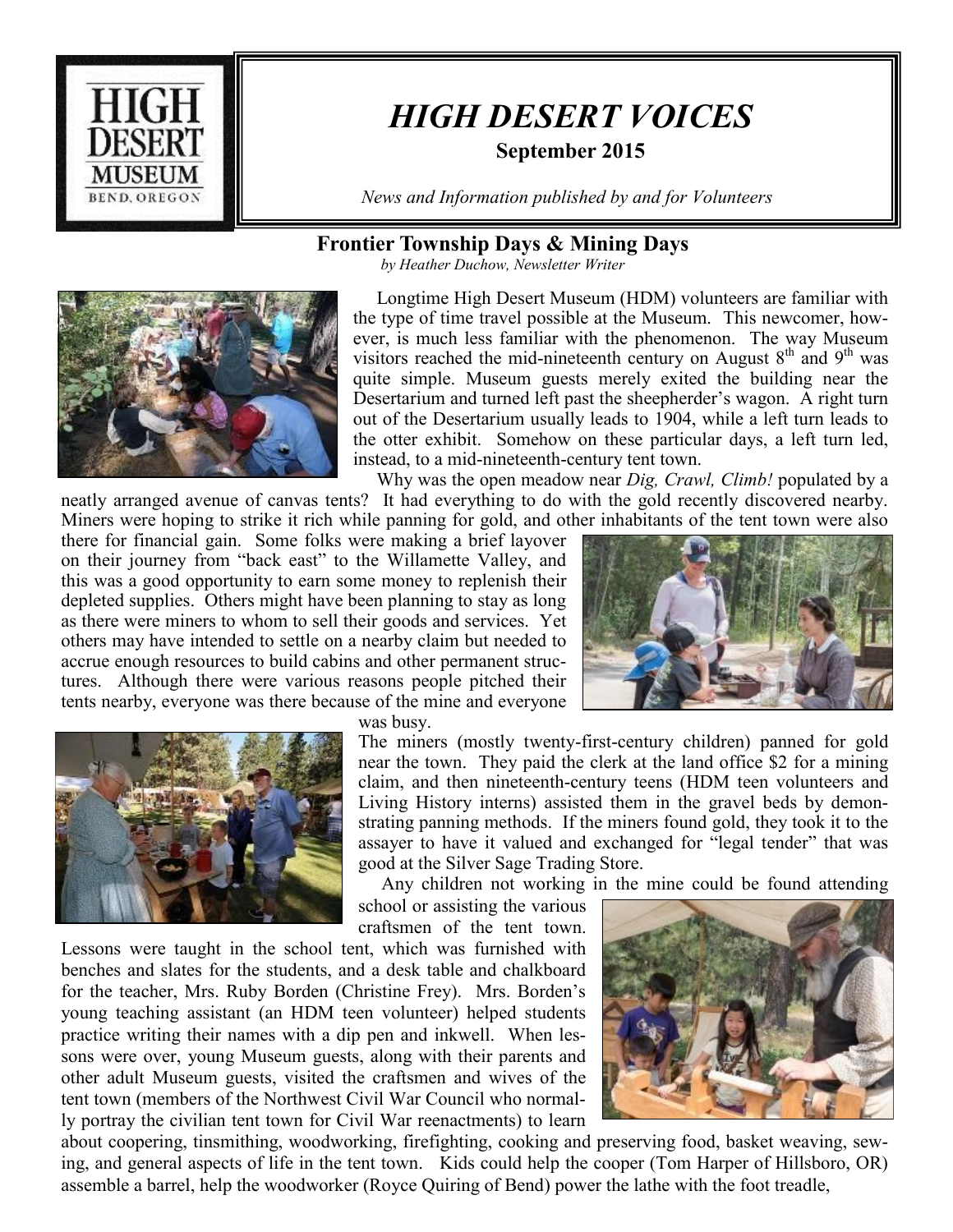**Frontier Days**—continued



help the tinsmith (Gary Makey of Idaho Falls, ID) form sheets of tin into useful objects, and learn from the fire company foreman (Jim Tormey of South Burlingame, OR) about leather fire hoses. Visitors could see that the wives of the tradesmen were resourceful and industrious. The cooper's wife (Cathy Harper) and the fire foreman's wife (Shirley Tormey) both sewed, while the tinsmith's wife (Nancy Makey) wove baskets, and the woodworker's wife (Teresa Quiring) displayed the various types of foodstuffs available to people on the trail and in the tent town.

Only the brav-

est visitors approached the medical tent where an unidentified man lay unconscious with gunshot wounds to his shoulder and sizeable splinters impaling his leg. If called upon by the medical caregivers (HDM teen volunteers, Living History interns, and Living History Curator, Linda Evans) to assist, visitors listened for the man's heartbeat with a wooden stethoscope and used forceps to carefully remove the lead balls from the gunshot wounds and the splinters from his leg. As the injured man did not regain consciousness during the weekend, how he came by his injuries remains a mystery.



 If anyone could tell whether the lead balls removed from the unconscious man's shoulder provided any clues as to what had happened to him (other than that he was shot), it would be the firearms experts in the tent town (volunteers Frank Graham and Steve Magidson). They were, however, quite busy providing information to visitors about firearm developments from the time of the American Revolution through the late 1890's. This tent was a favorite of kids and adults alike. The kids enjoyed the excitement of the musket-firing demonstration (performed by Associate Curator of Living History, Ethan Mark), and the adults were fascinated by the specifics of how the various firearm improvements changed the way firearms were loaded, primed, and fired. The firearm tent stands as an

example of how all the reenactors did an excellent job of engaging both kids and adults. This was especially fitting this year since Mining Days and Frontier Township Days took place on a summer weekend (as opposed to a school day), young visitors got to experience the activities with their families. There were also a good number of adult visitors without kids who enjoyed the event. If other visitors learned even a tiny fraction of what I learned in the mining and tent town, then all those who worked to make this event enjoyable should be congratulated for a job well done.



Photos by Lee Schaefer & John Williams

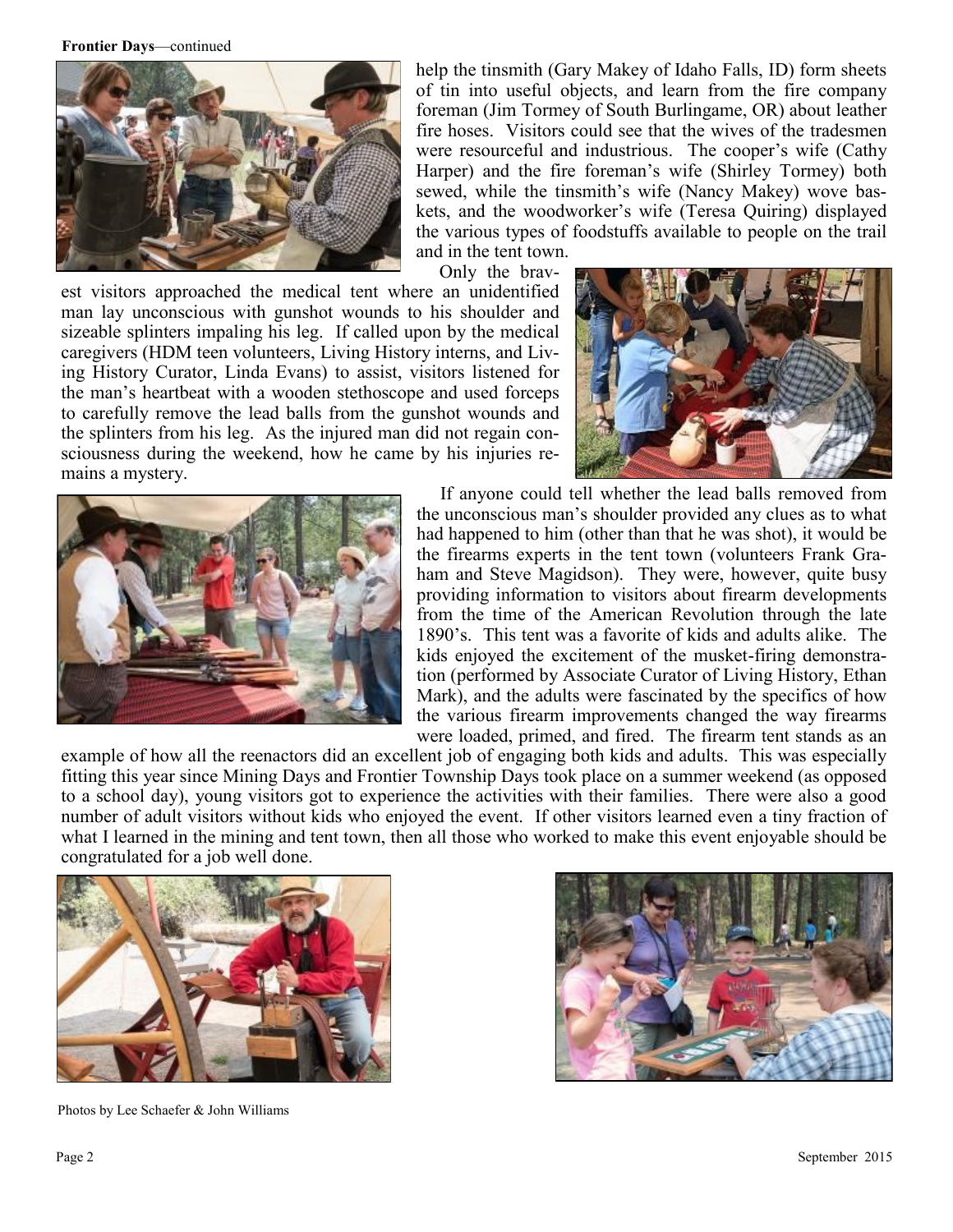## **Introducing Chris Frey aka Ruby Borden, Living History Volunteer**

 *by Lynne Schaefer, Newsletter Writer*



Photo by Lee Schaefer

 If you saw the Museum's *Strong Medicine* and *Bears and Wolves* exhibits, or visited the classroom in the Miller barn or Silver City in the Spirit of the West, you've already met Chris Frey, also known as schoolmarm Ruby Borden. She is in her ninth year as a Museum volunteer.

 "Students at the introductory class for Living History characters were told to choose a family name for our character so it would be easier to remember. I chose my husband's mother's maiden name. My character is based on a great aunt who taught in a one-room school in Nova Scotia."

 Chris speaks of her historically accurate period clothing down to each detail. For example, the frames on her corrective eyeglasses are vintage 1800's. Her search for authentic frames located not only a pair for indoors but sunglasses as well for her corrective lenses. She wore an 1830 Museum dress as the minister's wife in the *Bears and Wolves* exhibit. Since then, she has researched period costumes for accurate collars, necklines, waistlines,

skirts, overskirts, underskirts, hems, and buttons, sewing not only one outfit but changes of blouses (one smocked) and jackets, hats, bags, and important accessories to extend an outfit. Chris finds most period buttons and accessories on E-Bay.

 "My cotton bustle dress with pink roses was the first dress I made for Ruby Borden," she said. "I wear it in Silver City spring and fall. I made a navy wool bustle dress for winter 1885.

 "Period costumes use only cotton, wool, linen, silk, or a combination," Chris said. "My silk polonaise 1870- 1880 is a favorite I wear to Rendezvous. I sewed the handmade linen tassels handed down by my husband's grandmother's great aunt on it."

 As the doctor's wife assisting Mortimer the dummy in the *Strong Medicine* exhibit, Chris wore an 1865 dress with pagoda sleeves and hoops. During the recent *Frontier Township Days*, she wore an 1850-1860 Oregon Trail dress she made from material bought at an estate sale.

 Chris flips through an 1884 -1885 booklet entitled *Hygiene for Young People* to a page illustrating a corset. "An authentic corset costs about \$100 to make," she said. "Mothers taught their young daughters to wear a corset at an early age so their waistline measured 20 inches by age 16. As a result, all organs were pushed down and muscles atrophied causing digestive disorders and the need for fainting couches.

 "I also made an 1890 cycling outfit with bloomers. When I attempted to ride a high wheeler (a period bicycle with a small back wheel and a five-foot high front wheel), I couldn't quite pull myself up onto the seat and cracked two ribs on the seat. I thought this living history can only go so far," she laughed.

She is nearing her goal to own historically accurate costumes for each decade of the 1800's.

 Space does not permit an inventory of the authentic school supplies contained in the basket beside her desk. Today's youngsters attempt to write their names with a dip pen in Spenser cursive. A replica spelling game of a set of wooden slat puzzles was made by volunteer Burt Douglass. See slate pencils, pre-1900 marbles of fired clay, a Miser's purse with an 1853 penny, and learn about laudanum, spill planes, and a vesta.

 For about five years, Chris and her husband, Richard, participated in the annual Silver City, ID, re-enactment at the school and church wearing period clothing and spending the weekend in the historic Idaho Hotel.

 Born in Rochester, NY, Christine is the eldest of two girls and one boy. She lived in Connecticut, grew up in Syracuse, NY, and attended college in Grove City, PA, where she met Richard Frey in English class. "We became engaged his senior year, my junior year. I taught math at Maynard High School in Massachusetts before we married in 1969. Richard joined the Air Force and was stationed at Hanscom Field before we moved on to Albuquerque, NM, Warren, OH, Pittsburgh, PA, Sevierville, TN, Cañon City, CO, and Quincy, IL.

 "We visited the Museum 18 years ago when I came to Bend to look for a house( Richard was already here working for APT, now Microsemi) and we bought a Museum membership before the house!" Chris said. Richard, also known as Dick, is a Spirit of the West tour guide.

 Their married daughter, Leah, lives in Quincy, IL, with their two grandsons, 10 and 14. Their son John, manager at Hutch's Bicycles in Bend, is planning to wed next year.

 Chris and Richard enjoy biking, hiking, and birding (with a bird book from each of the states where they have lived). They are active in the Bond Street Methodist Church where Chris works toward the fall bazaar. The 67-year old stays in shape with a ballet class once a week. She has performed in *Sleeping Beauty* and *The Nutcracker.*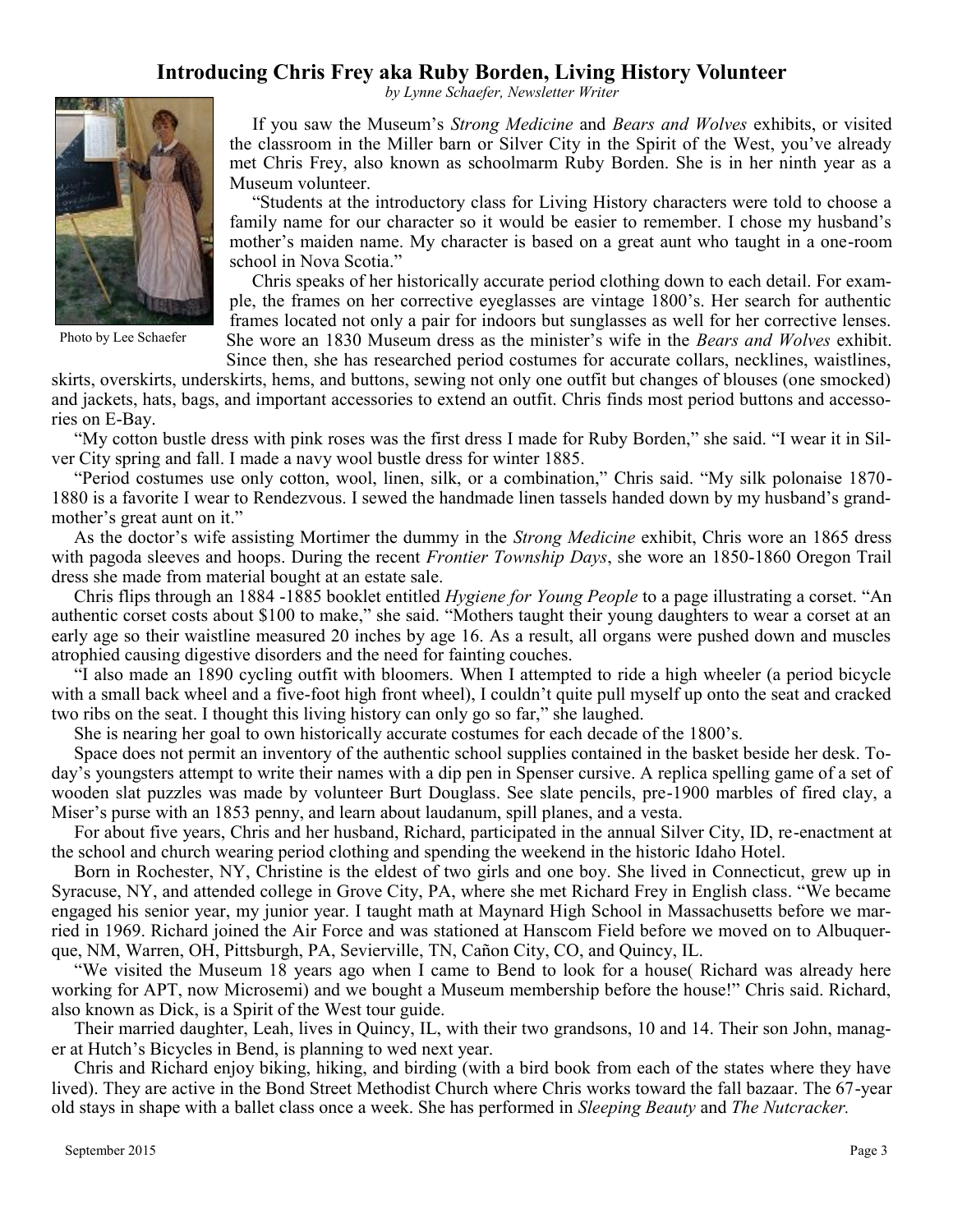# **Art of the West Exhibit Juried Art Work Available for Purchase or at the Auction - High Desert Rendezvous August 29**

















Photos by John Williams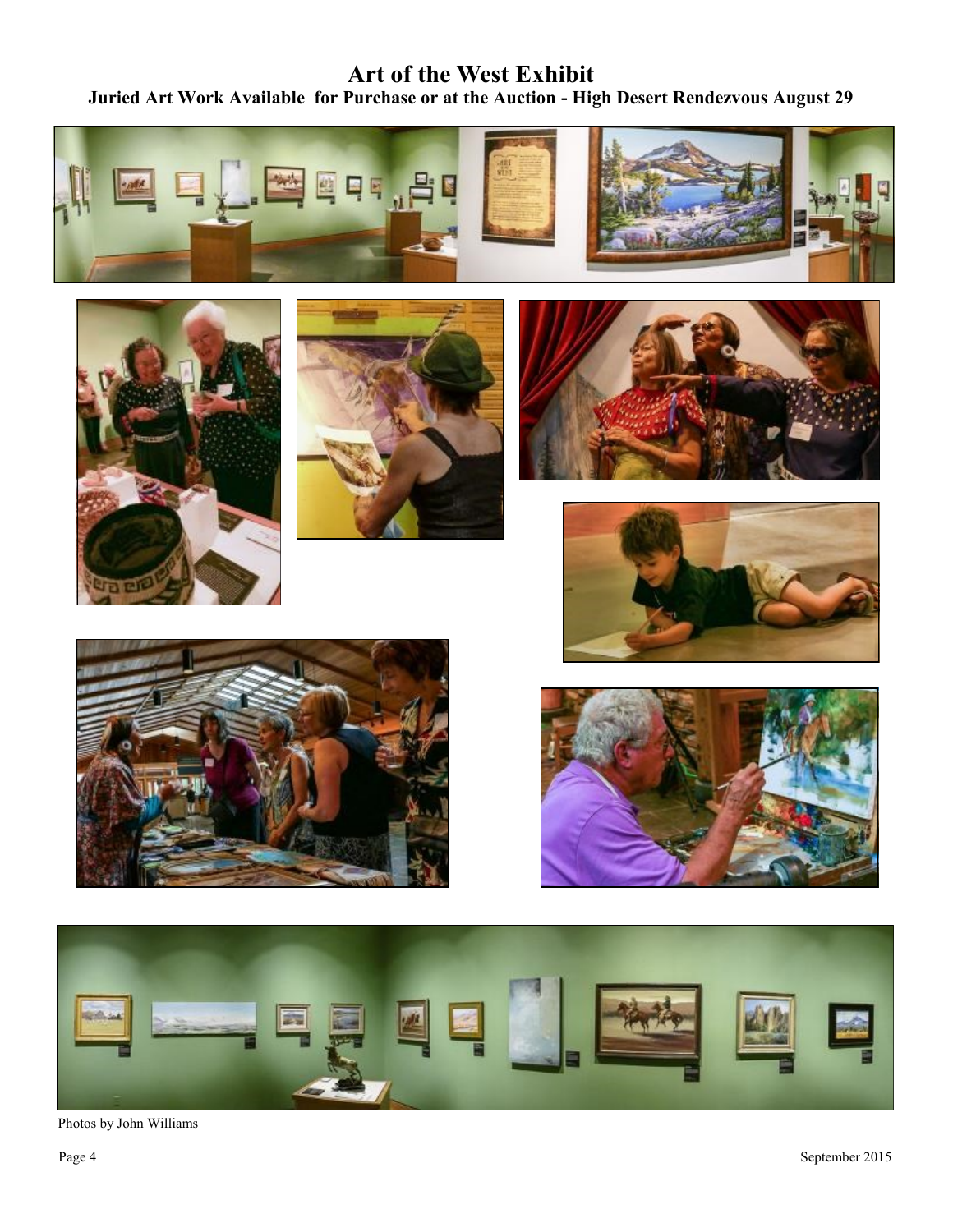#### **Cougar Behavior on the Urban Wildlife Interface**

*by Siobhan Sullivan, Newsletter Editor*



There was a big crowd at the Museum on August 13 to listen to a lecture and panel discussion about cougars. The big cats have been in the news lately as they have wandered into the city limits of Bend. The presenter was David C. Stoner, Postdoctoral Fellow at Utah State University, who did work related to cougars for both his master's thesis and doctoral dissertation. He is currently involved in cougar research in desert mountain and coastal mountain areas of western North America. In the beginning of the lecture, he asked the audience if they thought cougars were terrifying, tremendous, or simply tenacious. The opinions on how cougars should be managed are polarized with some thinking they should be destroyed and others thinking they should be preserved at all costs. The lecture educated the

audience with facts about cougars based on current research and dispelled some of the myths.

 This adaptable species can be found in a wide variety of habitats. In fact they have the widest latitudinal distribution of any terrestrial animal. Cougars tend to stay away from the lowest and highest elevations and the driest locations. They may be more aptly named a "foothill lion" instead of a mountain lion. They feed on "almost anything" including deer, elk, bighorn sheep, livestock, and even porcupines and skunks. Cougars have been observed in Urban Wildlife Interface (UWI) areas because they are productive and predictable sources of food. However, living there comes with some risks such as being hit by cars. Cougars often traverse urban areas to get to better habitat.

 Developments are being built where cougars formerly lived and change in land use is their biggest threat. Urban growth decreases the connectivity of good habitat. Cougars usually die due to starvation, injuries inflicted by their prey, fights with other cougars, and by hunting. They are a resilient species that produce large litters of cubs. Though they are no longer present in parts of their former range, the only endangered populations are in Florida. They are extremely difficult to count but in Oregon the population is estimated to be between 6,000 an 7,000. They are most common in the Northeast part of the state and in the Southwest Cascade Mountain areas.

 The fear many people have of cougars and other predators is deep seated in their psyche. Remember watching *The Wizard of Oz* when you were a child and hearing them singing about "Lions and tigers and bears, Oh my!"? This story and other childhood tales cast predators as something to fear. A table was shown that summarized the fatalities caused by bears, cougars, deer, bees, dogs, and lightning . Cougars were on the bottom of the list with only 0.15 fatal attacks per year. No cougar has ever attacked or killed a person in Oregon in recent history. Recommendations were made about actions to take in cougar country such as always walking with other people or dogs, avoiding jogging at dawn or dusk, and avoiding acting like prey (i.e. not running if confronted by one).

 The panel discussion group included Darren Clark and Corey Heath of Oregon Department of Fish and Wildlife, David Williams of U.S. Department of Agriculture, Wildlife Services, and David Stoner. A question was asked about what the proper action would be if you sighted a cougar. There are actually a lot of calls about cougars in Central Oregon. If they are seen in the city limits close to densely populated areas, the animal may be killed, though it depends upon the specific situation. These cougars are often young males and relocating them might lead to them attacking humans or their pets and livestock in another location. Cougars might also be killed by the male in the territory they are moved into. A question was asked about when the 2006 Oregon Cougar Management Plan would be updated. There is a committee that will be looking at it soon and stakeholders should have an opportunity to provide input. When asked about dealing with cougars coming into towns in the future and what could be done about it, the answer was that there is a need for additional research, especially on the importance of corridors between habitats. Accommodations for both developers and environmentalists need to be considered in land use planning. The wildlife underpasses on Highway 97 near Sunriver were described as examples of how connectivity between habitats can be successfully designed. Biologists are trying to incorporate known migratory corridors into future developments in Deschutes County.

Photo by John Williams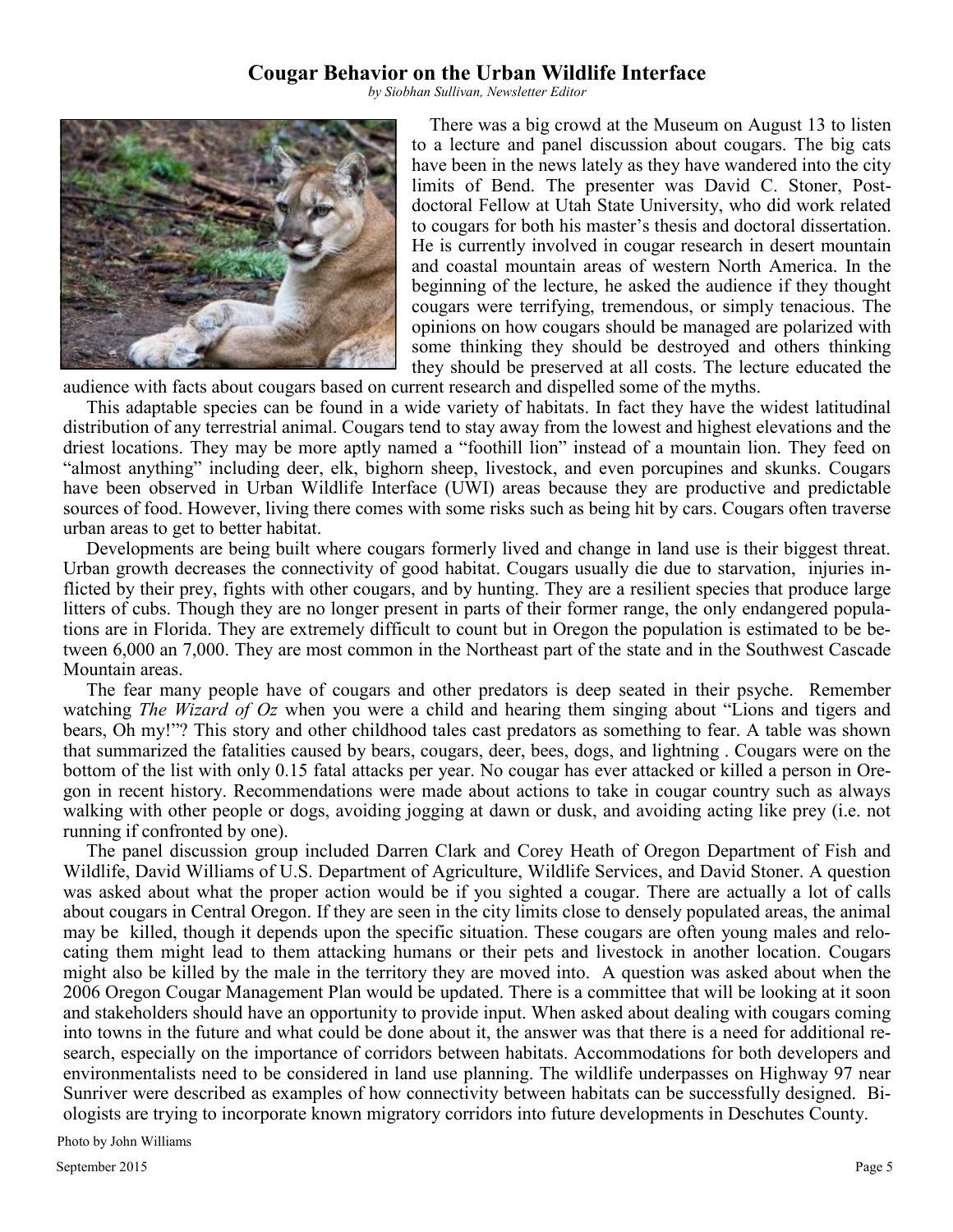#### **High Desert Museum Nature Team – Area Overview**

*by Thad Grudzien, Team Lead Naturalists*



 The High Desert Nature Team is a group of volunteers and associated Museum staff that interpret some of the fundamentals of local ecology for our visitors. The team began in 2006 as a group of volunteers working with Larry Barren, Curator of Education, researching medicinal uses of native plants by Native Americans. Kathleen Cooper made the first plant collections and herbarium specimens for use by the Museum. The Photography Team provided photos of local flora in various stages of their life cycles for display on a board made by Jim Langton for the team's first interior exhibit. Jim Langton served as the first team leader followed by Thad Grudzien in 2014.

 The present nature team has about twelve volunteers. During the Museum's most active season, volunteers lead daily interpretive 'Nature Walks' along the outdoor trails

and point out important flora and fauna. The team members come from varied backgrounds: some are from the

Forest Service, others are former academicians, interpreters, animal trainers, or from pharmaceutical sales, Corps of Engineers, and more. They are experts in facets of the high desert and contribute their individual qualities to the Museum's mission.

Nature Walks are scheduled for 10:00 am and are the daily kickoff of Museum presentations. These Nature Walks serve as visitors' initial introduction to the basic ecology of the Museum grounds and help to establish a foundation for further interpretive talks given throughout the day. It is our intention to spark interest and provoke thought in Museum visitors to investigate for themselves the amazing features of various high desert regions.



The walks are announced over the public address system and, usually, a group of two to twenty (sometimes even more) visitors gather at the team's exhibit in the Hall of Plateau Indians near the Desertarium to begin the interpretation. While each volunteer brings their own particular interest and expertise to their walk, they all



give a focused presentation on important local desert flora such as bitterbrush, manzanita, and Oregon grape as well as wildlife – Dark-eyed Junco, Red-breasted Nuthatch, or Golden-mantled Ground Squirrel observed during the walk. Different aspects of the desert experience are emphasized. For example, visitors are encouraged to identify the sweet smell of ponderosa pine bark, see the elastic quality of the veins in dogwood leaves, or watch the 'run-run-run-stop' foraging behavior of a robin. The interpretation also points out general adaptations of local plants and animals to conserve water in a xeric (dry) habitat like the shiny waxy cuticle on Oregon grape, the thickened leaves of manzanita, or production of metabolic water by some desert rodents as well as specific adaptations to periodic wildfires such as the thick, corky, insulating bark of ponderosa pine or the serotinous cones of lodgepole pine. Lodgepole cones usually need an environmental trigger such as fire in order to release seeds. Nature walks are intended to last 20 to 30 minutes, however, often some of the visitors will extend the walk with questions or later may return to the interior exhibit with further questions or requests for clarification and discussion of a point made during the walk.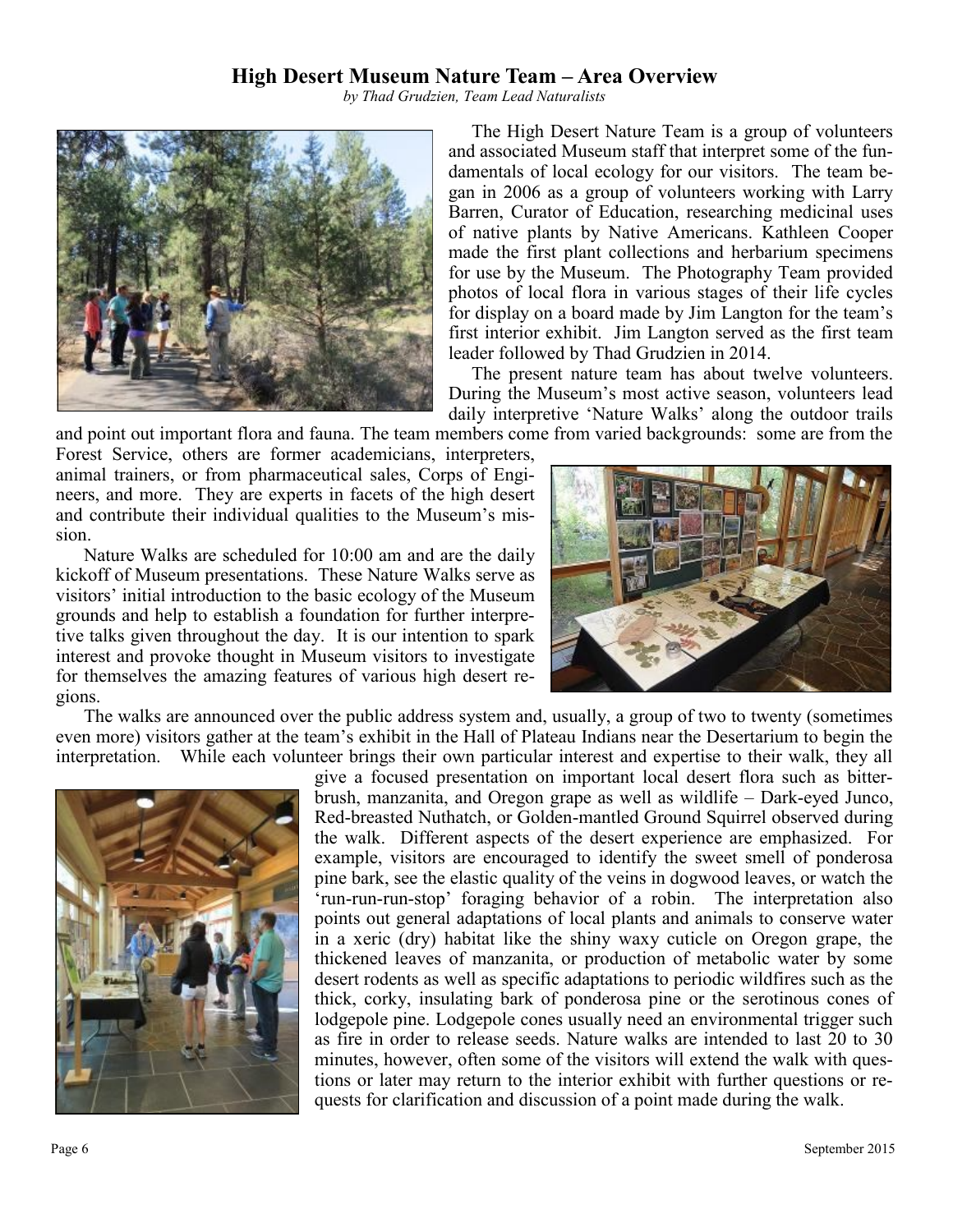#### **Nature Team**—continued



 Every day brings a new group of visitors to the Nature Walk. Although the basic themes of plant and animal diversity and of adaptations to wildfire and limited water are constant features of the walk, each interpretation is flavored differently by the unique blend of the visitors' personal interests, insights, and knowledge. Just as each group of visitors is unique, each Nature Walk is different; it evolves, becoming its own unique phenomenon. It must take advantage of both predictable seasonal variation and, at the same time, unpredictable, spontaneous and lucky happenstance. A good interpretation should tap visitors' characteristics; each walk involves the interpreters' abilities to read the visitors and adapt on the fly to the ever changing qualities of the Nature Walk. The daily walks are a constantly new experience for all involved,

 Some improvements are on the horizon for the team's interior exhibit. A new wooden table will replace our collapsible one. A new display board will feature photographs of flora and fauna selected from the Photography Team's archives.

 In summary, The High Desert Museum Nature Team is a group of enthusiastic and talented volunteers that give the Museum's visitors an introduction to some important features of local ecology. The team's ec-

lectic interests and expertise are united by our goal to inspire and motivate Museum visitors to explore, on their own, the marvels of the high desert ecosystem. For more information, please contact Thad Grudzien at tagrudzien@gmail.com .

Photos by Lee Schaefer & Siobhan Sullivan



#### **Daily Fall Schedule Begins September 8th**

11:00 am Birds of Prey Encounter 11:30 am Porcupine Encounter 12:15 pm Reptile Encounter 12:45 pm Spirit of the West Tour 1:15 pm Carnivore Talk 2:00 pm Birds of Prey Encounter 2:45 pm Fish Talk

Living History hours change to 11:00 am—3:00 pm

#### **High Desert Voices**

**Editor:** Siobhan Sullivan **Team Leader:** Siobhan Sullivan **Contributing Writers**: Heather Duchow, Thad Grudzien, Lynne Schaefer, & Siobhan Sullivan **Proofreading/Editing:** Phil Meurer **Computer**: Ralph Berry & Siobhan Sullivan **Photographs:** Lee Schaefer, Siobhan Sullivan, & John Williams **Printing:** Ralph Berry & Siobhan Sullivan